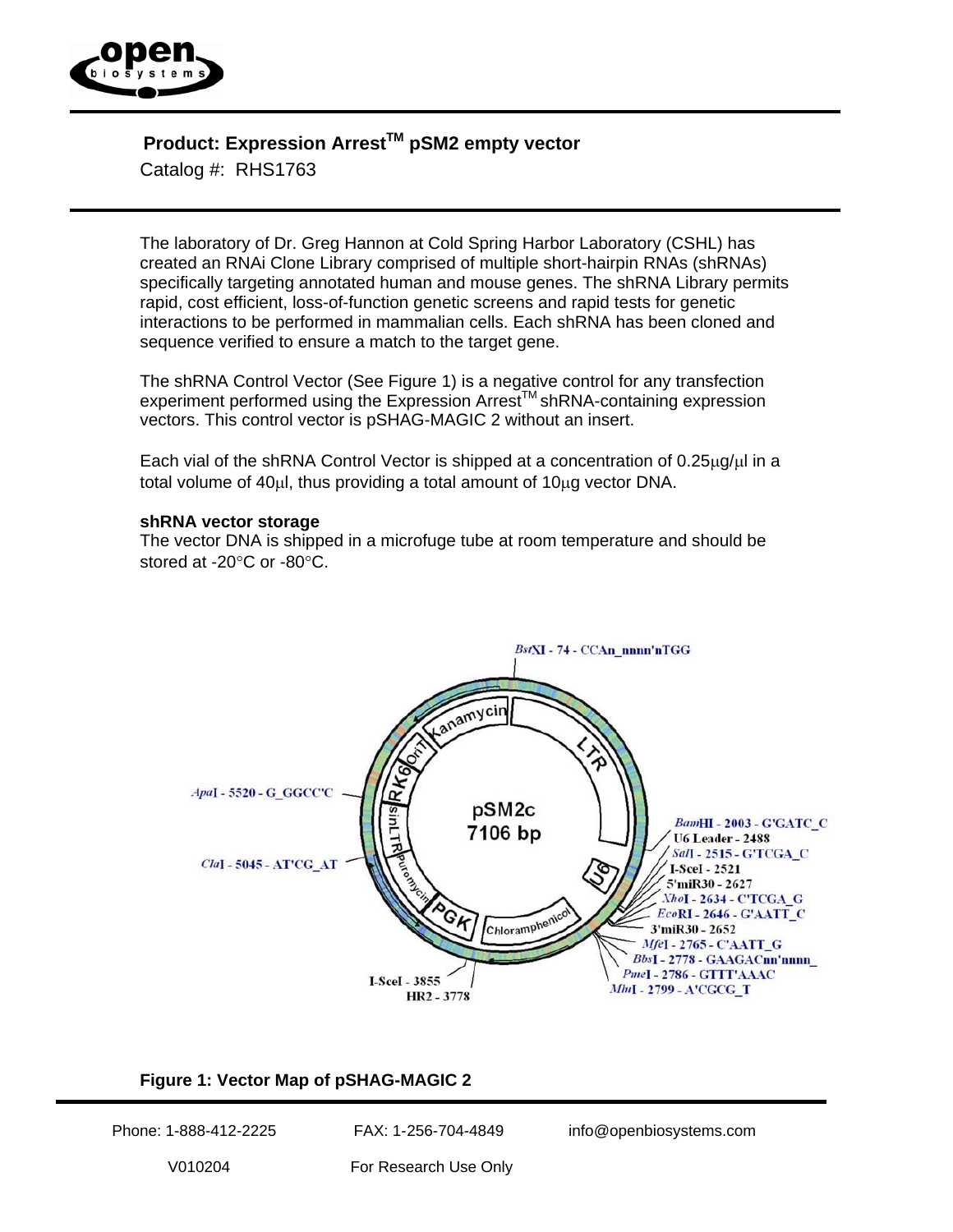

*Note: The pSM vectors must be transformed into PIR1 competent bacteria. These plasmids harbor a conditional bacterial origin of replication, which requires the expression of the "pir1" gene to be rendered functional.*

#### **Antibiotic Resistance**

pSHAG-MAGIC 2 contains 3 antibiotic resistance markers. (See Table 1)

| <b>Antibiotic</b> | <b>Concentration</b> | <b>Utility</b>                                      |
|-------------------|----------------------|-----------------------------------------------------|
| Chloramphenicol   | $25\mu$ g/ml         | <b>Bacterial selection marker</b><br>(shRNA insert) |
| Kanamycin         | $25\mu$ g/ml         | <b>Bacterial selection marker</b><br>(vector)       |
| Puromycin         |                      | Mammalian selectable marker                         |

Table 1: Antibiotic Resistance Conveyed by pSHAG-MAGIC 2

The pSHAG-MAGIC expression vector is a self-inactivating (SIN) MSCV retroviral vector, containing a NheI/XbaI deletion in the U3 region of the 3' LTR. Self-inactivating MSCV particles can be produced by transfection into commonly available retroviral packaging lines.

### **Useful References:**

Carmell, M.A., Zhang, L., Conklin, D.S., Hannon, G.J., Rosenquist, T.A., *Germline transmission of RNAi in mice.* Nat Struct Bio 10, 91-92. (2003).

Conklin, D., Hannon, G., Bernstein, E., Caudy, A., Paddison, P., *Short Hairpin RNAs (shRNAs) Induce Sequence-Specific Silencing in Mammalian Cells*. Genes & Development. 16:948-958. (2002).

Hannon, G., Caudy, A., Paddison, P., *Stable Suppression of Gene Expression by RNAi in Mammalian Cells*. PNAS 99(3):1443-1448 (2003).

Hemann, M.T. , Fridman, J.S., Zilfou, J.T., Hernando, E., Paddison, P., Cordon-Cardo, C., Hannon, G.J., Lowe, S.W. *An epi-allelic series of p53 hypomorphs created by*  stable RNAi produces distinct tumor phenotypes in vivo. Nat Genet 33, 396-400. (2003).

McCaffrey A.P., Meuse L,, Pham T.T., Conklin D.S., Hannon G.J., Kay M.A. *RNA interference in adult mice.* Nature (418) 38-39. (2002).

Paddison, P.J., Silva, J.M., Conklin, D.S., Schlabach, M., Li, M., Aruleba, S., Balija, V., O'Shaughnessy, A., Gnoj, L., Scobie, K. Chang, K., Westbrook, T., Sachidanandam, R., McCombie W.R., Elledge, S.J., & Hannon, G.J. *A resource for large-scale RNAi based screens in mammals.* Nature, March 25; 427-431. (2004)

Phone: 1-888-412-2225 FAX: 1-256-704-4849 info@openbiosystems.com